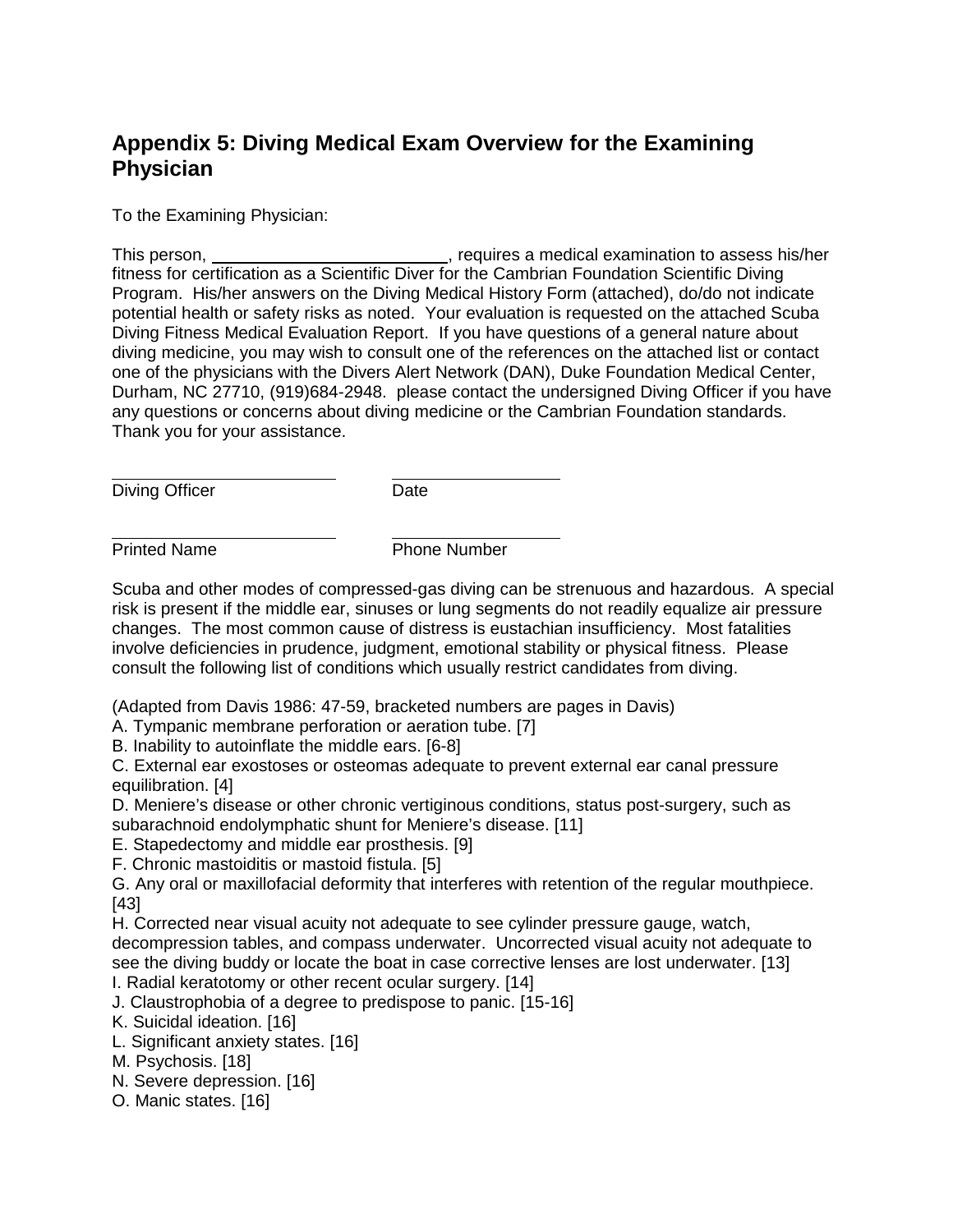- P. Alcoholism. [19-20]
- Q. Mood-altering drug use. [19-20]
- R. Improper motivation for diving. [16-18]
- S. Episodic loss of consciousness. [1, 22]
- T. History of seizure. History of seizure in early childhood must be evaluated individually. [21] U. Migraine. [20]
- V. History of cerebrovascular accident or transient ischemic attack. [23]
- W. History of spinal cord trauma with neurologic deficit whether fully recovered or not. [23]
- X. Any degenerative or demyelinating CNS process. [25]
- Y. Brain tumor with or without surgery. [24]
- Z. Intracranial aneurysm or other vascular malformation. [24]
- AA. History of neurological decompression sickness with residual deficit. [23,24]
- AB. Head injury with sequelae. [21]
- AC. History of intracranial surgery. [24]
- AD. Sickle cell disease. [34]
- AE. Polycythemia or leukemia. [34]
- AF. Unexplained anemia. [34]
- AG. History of myocardial infarction. [28-30]
- AH. Angina or other evidence of coronary artery disease. [29]
- AI. Unrepaired cardiac septal defects. [33]
- AJ. Aortic stenosis or mitral stenosis. [32]
- AK. Complete heart block. [31]
- AL. Fixed second degree heart block. [31]
- AM. Exercise induced tachyarrhythmias. [31,32]
- AN. Wolf-Parkinson-White (WPW) Syndrome with paroxysmal atrial tachycardia or syncope. [31]
- AO. Fixed-rate pacemakers. [33]
- AP. Any drugs which inhibit the normal cardiovascular response to exercise. [31]
- AQ. Peripheral vascular disease, arterial or venous, sever enough to limit exercise tolerance. [33, 41]
- AR. Hypertension with end-organ finding retinal, cardiac, renal or vascular. [30]
- AS. History of spontaneous pneumothorax. [36]
- AT. Bronchial asthma. History of childhood asthma requires special studies. [7, 35]
- AU. Exercise or cold air induced asthma. [36,37]
- AV. X-ray evidence of pulmonary blebs, bullae, or cysts. [36,37]
- AW. Chronic obstructive pulmonary disease. [37]
- AX. Insulin-dependent diabetes mellitus. Diet or oral medication-controlled diabetes mellitus if there is a history of hypoglycemic episodes. [38]
- AY. Any abdominal wall hernia with potential for gas-trapping until surgically corrected. [41]
- AZ. Paraesophageal or incarcerated sliding hiatal hernia. [39]
- BA. Sliding hiatal hernia if symptomatic due to reflux esophagitis. [39]
- BB. Pregnancy. [1, 45]
- BC. Osteonecrosis. A history with a high risk of dysbaric osteonecrosis.
- BD. Any condition requiring ingestion of the following medicaitons: antihistamines,
- bronchodilators, steroids, barbiturates, phenytoin, mood-altering drugs, insulin.
- Attachments: Medical Evaluation of Fitness for Scuba Diving Diving Medical History Form Selected References in Diving Medicine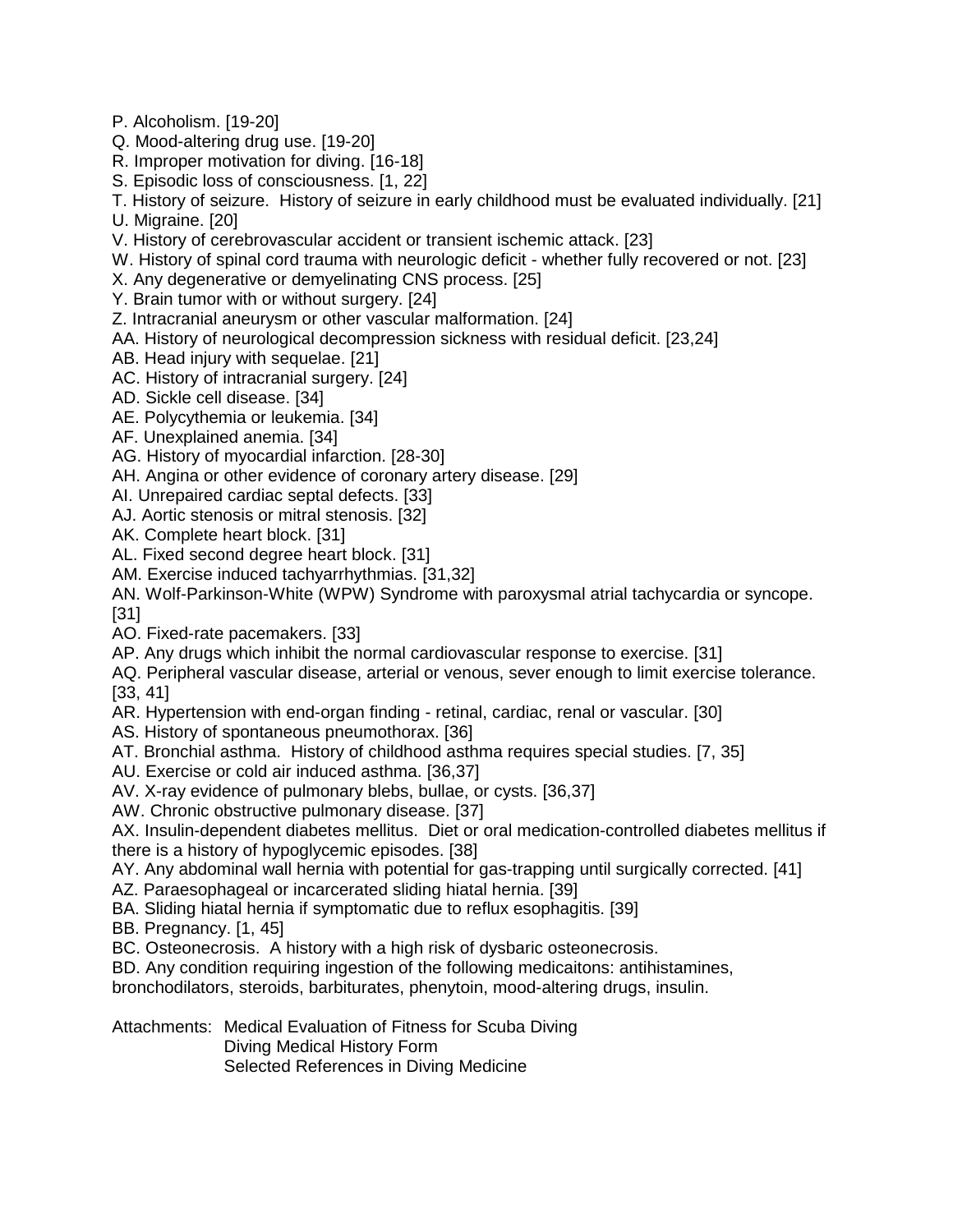## **Appendix 6: Medical Evaluation of Fitness for Scuba Diving**

Name of Applicant (Print or Type) Date

#### **To the Physician:**

 $\overline{a}$ 

This person is an applicant for training or is presently certified to engage in diving with selfcontained underwater breathing apparatus (SCUBA). This is an activity which puts unusual stress on the individual in several ways. Your opinion on the applicant's medical fitness is requested. SCUBA diving requires heavy exertion. The diver must be free of cardiovascular and respiratory disease. An absolute requirement is the ability of the lungs, middle ear and sinuses to equalize pressure. Any condition that risks the loss of consciousness should disqualify the applicant.

#### **The Laboratory Requirements for this examination are:**

Chest X-ray Visual Acuity Color Blindness Stress Test (of the physician's discretion) Resting EKG Hearing Test CBC **Urinalysis** Pulmonary Function Study Any additional tests the physician considers necessary

#### **Recommendation:**

- [ ] **Approval.** I find no medical condition(s) which I consider incompatible with diving.
- [ ] **Restricted activity approval.** The applicant may dive in certain circumstances as described in Remarks (below).
- [ ] **Further testing required.** I have encountered a potential contraindication to diving. Additional medical tests must be performed before a final assessment can be made. See Remarks (below).
- [ ] **Reject.** This applicant has medical condition(s) which, in my opinion, clearly would constitute unacceptable hazards to health and safety in diving.

#### **Remarks:**